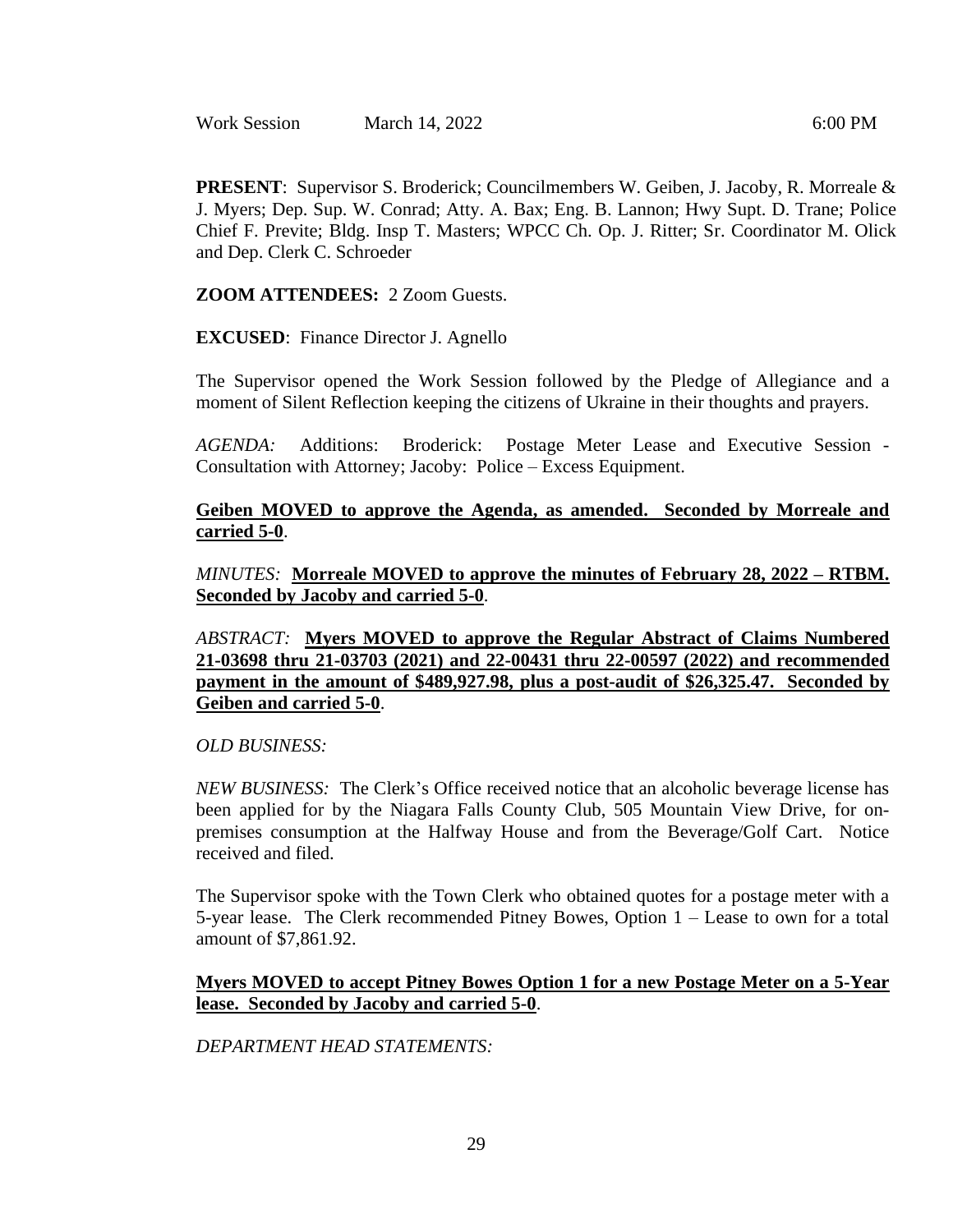Buildings: Bldg. Insp. Masters said Dep. Inspector Zimmerman is working with Councilman Myers on the Sanborn Park Bathroom re-model. They will provide updated estimates by the end of the month.

Police: Chief Previte extended an invitation to the Town Board to attend an Active Shooter Drill at Colonial Village School on Friday, March 18<sup>th</sup> at 10:00 a.m.

Highway: Supt. Trane requested approval to purchase a used Roller based on the Highway Mechanic's recommendation. Trane set aside funds for this purchase which will be less than \$40,000.00.

### **Morreale MOVED to authorize the Highway Superintendent to purchase a used Roller. Seconded by Jacoby and carried 5-0**.

## *BRODERICK:*

- 1. Legal: None
- 2. Engineering: Lannon provided an update on several projects.

a) The SEQRA Lead Agency coordination has concluded on the Niagara University Solar Project. Parts 2 & 3 of the Environmental Assessment Form are being prepared for consideration at the March Board Meeting.

b) The Pavilion Project is out for bid with a bid opening on March  $24<sup>th</sup>$  and a tentative award date of March 28<sup>th.</sup>

c) They are hoping to finish up the Waterline Project with milling, paving and lawn restoration on Hoover Road.

3. Finance: 2022 Budget Revision

A request to move \$50.00 to Water Admin. Equipment (SW1-8310-0200-0000) from Water Admin. Contractual (SW1-8310-0400-0000) to cover the purchase of a new desk chair.

## **Geiben MOVED the budget revision, as submitted. Seconded by Myers and carried 5- 0**.

4. Water Personnel: Broderick read a notification from David D'Avolio that he is retiring as Water Maintenance in the Water Department. His last day of employment will be March 31, 2022.

## **Geiben MOVED to accept D'Avolio's retirement, with regret. Seconded by Jacoby and carried 5-0**.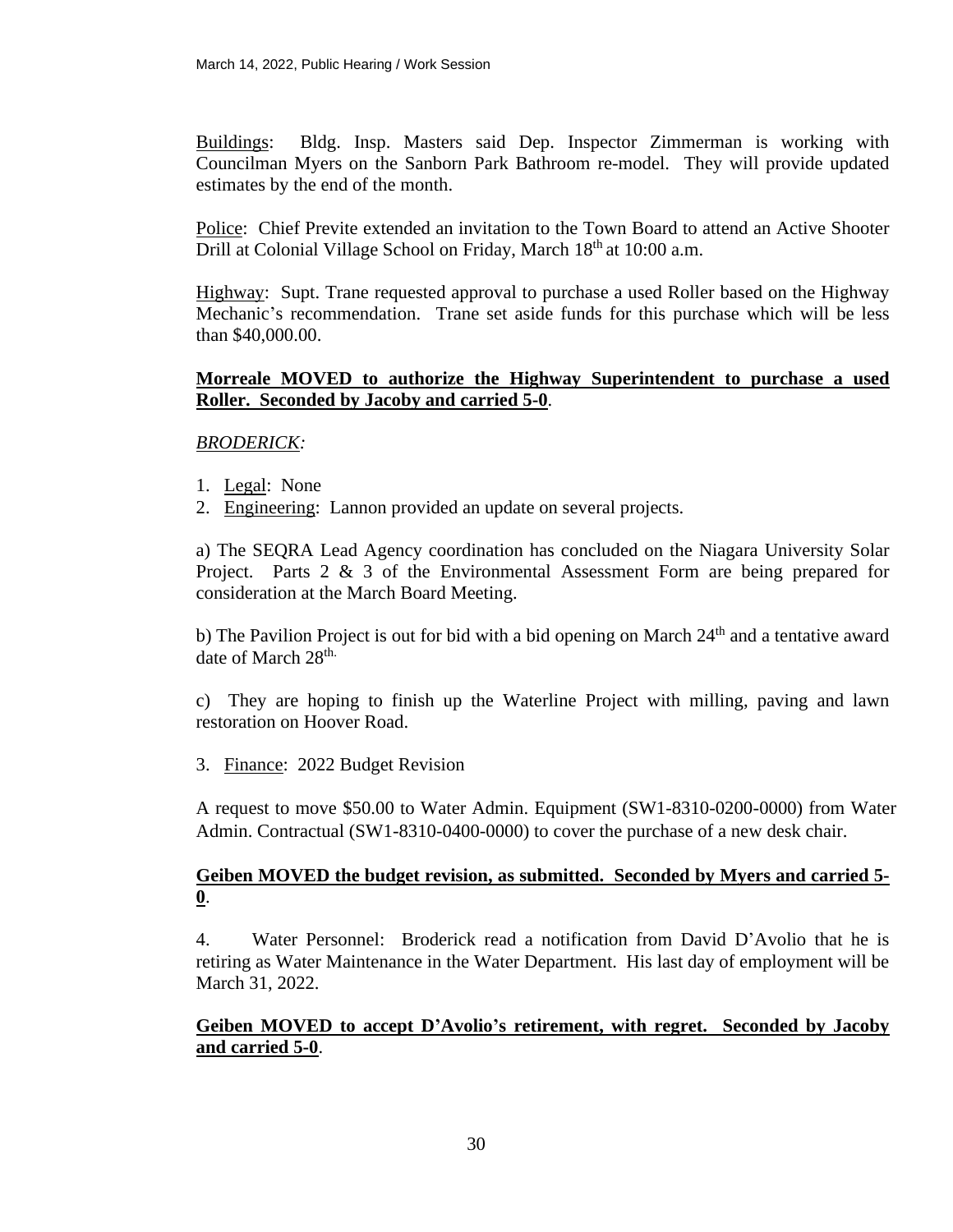# **Geiben MOVED to post a Water Personnel vacancy. Seconded by Myers and carried 5-0**.

5. ECFF Property Access Request 2022: The U.S. Dept of Agriculture requests permission to survey/trap for European Cherry Fruit Fly (ECFF) and box tree moth in select locations within Lewiston, some of which may be on town-owned property. The Dept. hopes to place traps on roadside right-of-way's, in parks, and in cemeteries. They will approach private property landowners directly.

### **Geiben MOVED to grant permission to the USDA to trap for invasive pests on Townowned property and directed the Town Supervisor to sign said authorization. Seconded by Myers and carried 5-0**.

### *GEIBEN:*

Seniors: Geiben said they received a Bid in the amount of \$210.00 on Auctions Intl. for a Pool Table, declared excess equipment.

## **Geiben MOVED to accept the Auctions Intl. bid of \$210.00 for the pool table. Seconded by Myers and carried 5-0**.

## *JACOBY:*

Jacoby said the Police Dept. submitted a list of excess equipment: 1 Dell 2331 printer; 2 Lexmark CS4ION printers; 1 Brother LaserJet printer HL-5240; 1 ExPro Projector w/case; 1 Solid State VHS Camcorder; 1 General Binding Corp. Polaroid Camera w/case; 1 American Outdoorsman Combination Safe 20x60; and 1 Sentinel Latch Gun Safe 18x60.

## **Jacoby MOVED to declare above listed items as excess equipment. Seconded by Morreale and carried 5-0**.

## **Jacoby MOVED to place said excess equipment on Auctions International. Seconded by Morreale and carried 5-0**.

One other piece of equipment is a Segway i2 w/charger. **Jacoby MOVED to declare a Segway i2 as excess equipment. Seconded by Morreale and carried 5-0**.

Chief Previte said they obtained the Segway on a grant in 2007. They are no longer under any obligation to hold on to that equipment. It was only used once. It was not really effective for what the department needs. The Chamber of Commerce expressed an interest in the Segway for festivals and other events.

## **Jacoby MOVED to donate the Segway i2 to the Lower Niagara Chamber of Commerce. Seconded by Morreale and carried 5-0**.

*MORREALE:* Nothing to Report.